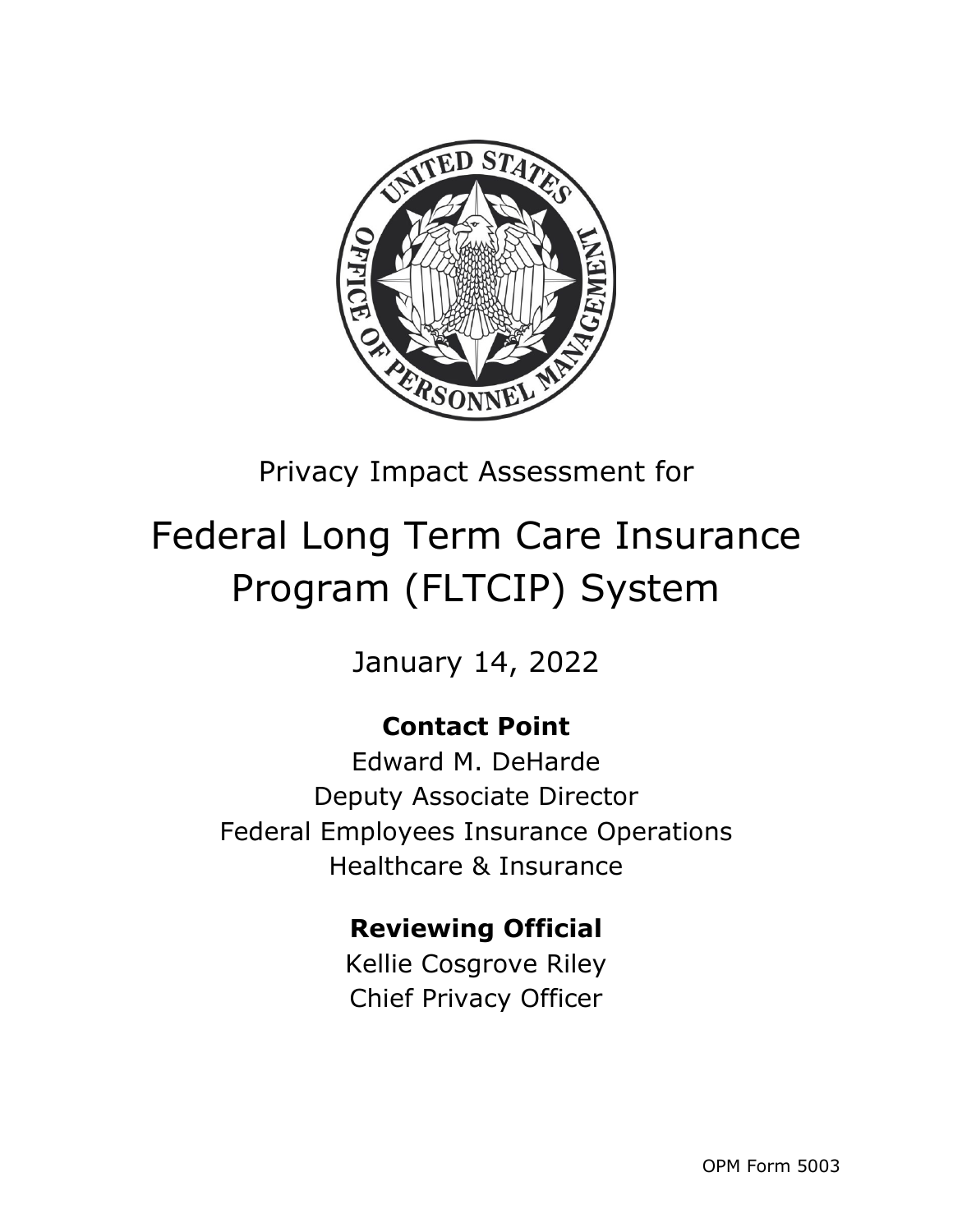



### **Abstract**

The Federal Long Term Care Insurance Program (FLTCIP) System is hosted by an Office of Personnel Management (OPM) Contractor. FLTCIP provides long-term care insurance to eligible Federal employees, annuitants, active and retired members of the uniformed services, and their qualified relatives on an enrollee-pay-all basis. This Privacy Impact Assessment is being conducted because the FLTCIP System collects, uses, disseminates, and maintains information about Federal employees, annuitants, certain members of and retirees from the uniformed services, and their qualified family members.

### **Overview**

The Office of Personnel Management (OPM) Healthcare and Insurance office (HI) administers the Federal Long Term Care Insurance Program (FLTCIP), along with other insurance and benefits programs. FLTCIP provides longterm care insurance to eligible Federal employees, annuitants, active and retired members of the uniformed services, and their qualified relatives on an enrollee-pay-all basis. All enrollees must apply for FLTCIP coverage individually.

The FLTCIP System, including enrollment and claims administration functions, is operated by an OPM Contractor. The Contractor operates a website (www.LTCFEDS.com) where individuals can access educational information about FLTCIP. The website includes an enrollee portal, which allows users to apply online and manage their existing accounts.

The FLTCIP System is used for administering enrollment, underwriting, customer service and claims for the FLTCIP. It also interacts with the online enrollee portal and collects and maintains enrollee information, payroll/annuity provider information, eligibility status, and health information received during the application and claims processes. The FLTCIP backend database is hosted on a computer platform and stores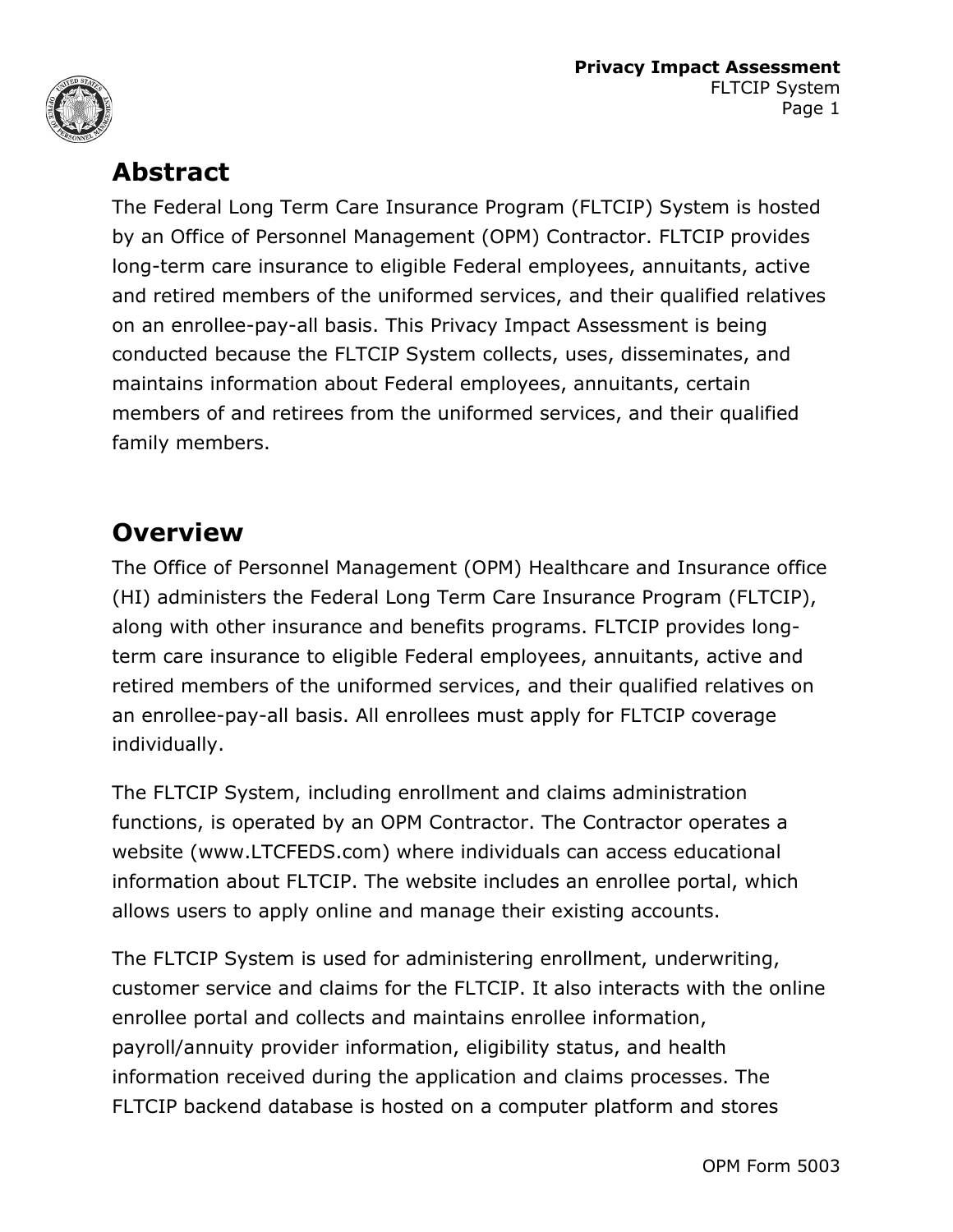

records specifically related to the users' online accounts and collects the information from online applications.

The Contractor maintains controls on the system in accordance with industry standards and practices. These controls comply with all applicable laws and guidance. All Contractor employees receive annual Security and Privacy Awareness Training. This Contractor-provided training addresses the requirements of the Privacy Act and the Health Insurance Portability and Accountability Act of 1996 (HIPAA) Privacy and Security Rules, allowable uses and disclosures of information, and reasonable safeguards.

### **Section 1.0. Authorities and Other Requirements**

#### **1.1. What specific legal authorities and/or agreements permit and define the collection of information by the project in question?**

OPM, and the FLTCIP Contractor pursuant to the contract with OPM, are authorized to collect the information in the FLTCIP System based upon the authority provided under 89 U.S.C. Chapter 90, Long-Term Care Insurance, and 5 CFR Part 875, Federal Long Term Care Insurance Program.

#### **1.2. What Privacy Act System of Records Notice(s) (SORN(s)) apply to the information?**

The SORN that applies to the information in this system is OPM CENTRAL-1, Civil Service Retirement and Insurance Records. HI is in the process of regrouping the records currently contained in OPM CENTRAL-1 and publishing corresponding systems of record notices. When a new system of records notice is published for the information contained in this system, this PIA will be amended.

#### **1.3. Has a system security plan been completed for the information system(s) supporting the project?**

Yes. A system security plan was completed in connection with the Authority to Operate.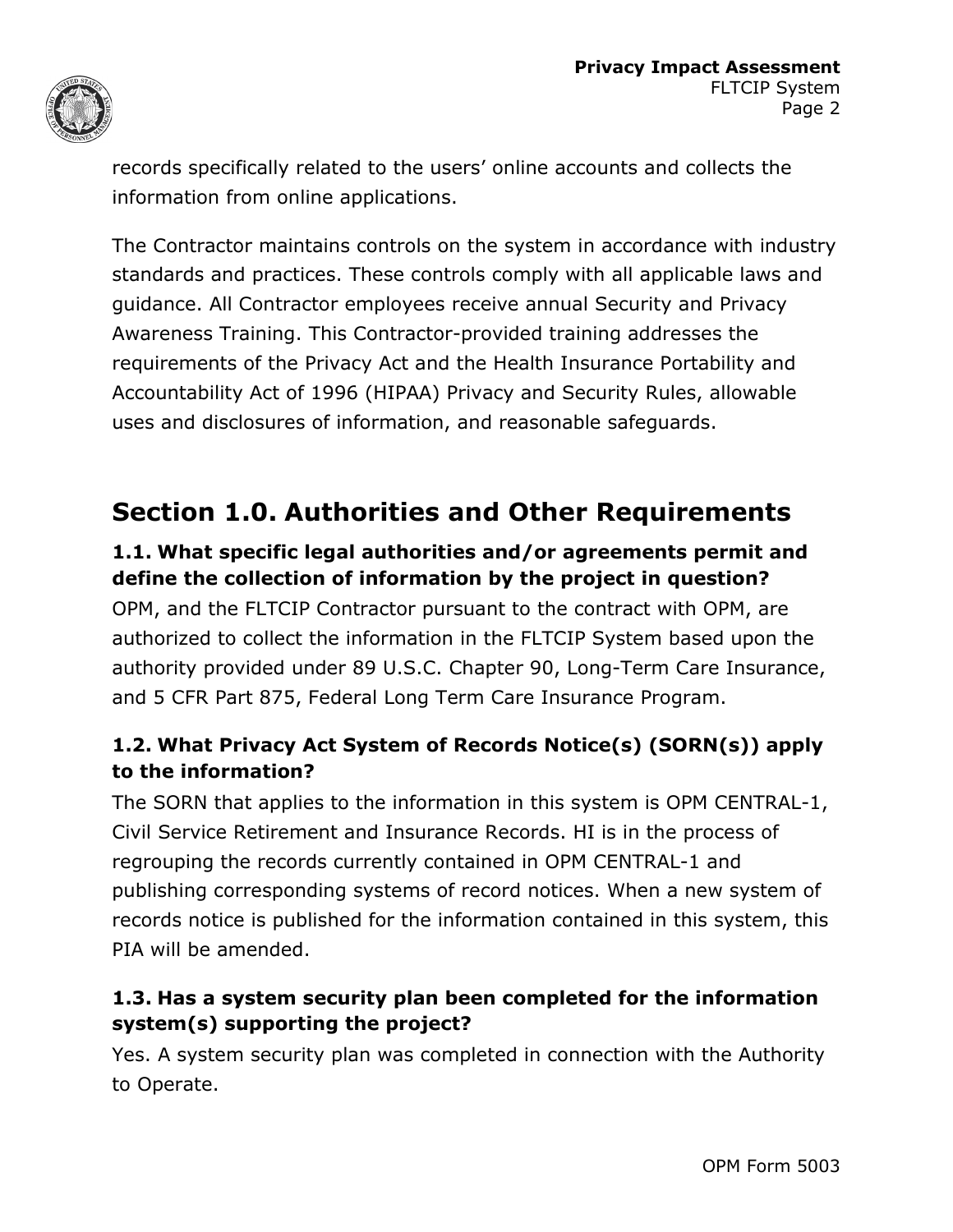

#### **1.4. Does a records retention schedule approved by the National Archives and Records Administration (NARA) exist?**

No. HI is currently working with the Agency Records Officer to develop and obtain approval for a records retention schedule for the records in the FLTCIP System.

#### **1.5. If the information is covered by the Paperwork Reduction Act (PRA), provide the OMB Control number and the agency number for the collection. If there are multiple forms, include a list in an appendix.**

The information in the system is not currently subject to the PRA process. The Office of Privacy and Information Management will review relevant forms with HI to determine whether PRA applies.

### **Section 2.0. Characterization of the Information**

#### **2.1. Identify the information the project collects, uses, disseminates, or maintains.**

During either the on-line or paper application process, applicants provide their name, gender, address, phone number, email address, Social Security number, date of birth, agency, employment status, billing information, and Social Security number of the employee if applicant is a qualified relative. If the applicant selects automatic bank debit for premium payments, they will provide a bank account number and bank routing number.

During the application process, certain applicants will provide medical information by answering questions needed to determine applicant eligibility. During the claims process, enrollees provide information about their care needs, doctors, and care providers, medical insurance information, other long term care insurance, and durable power of attorney/authorized contact information. Once approved, the FLTCIP enrollee is assigned an FLTCIP unique ID number.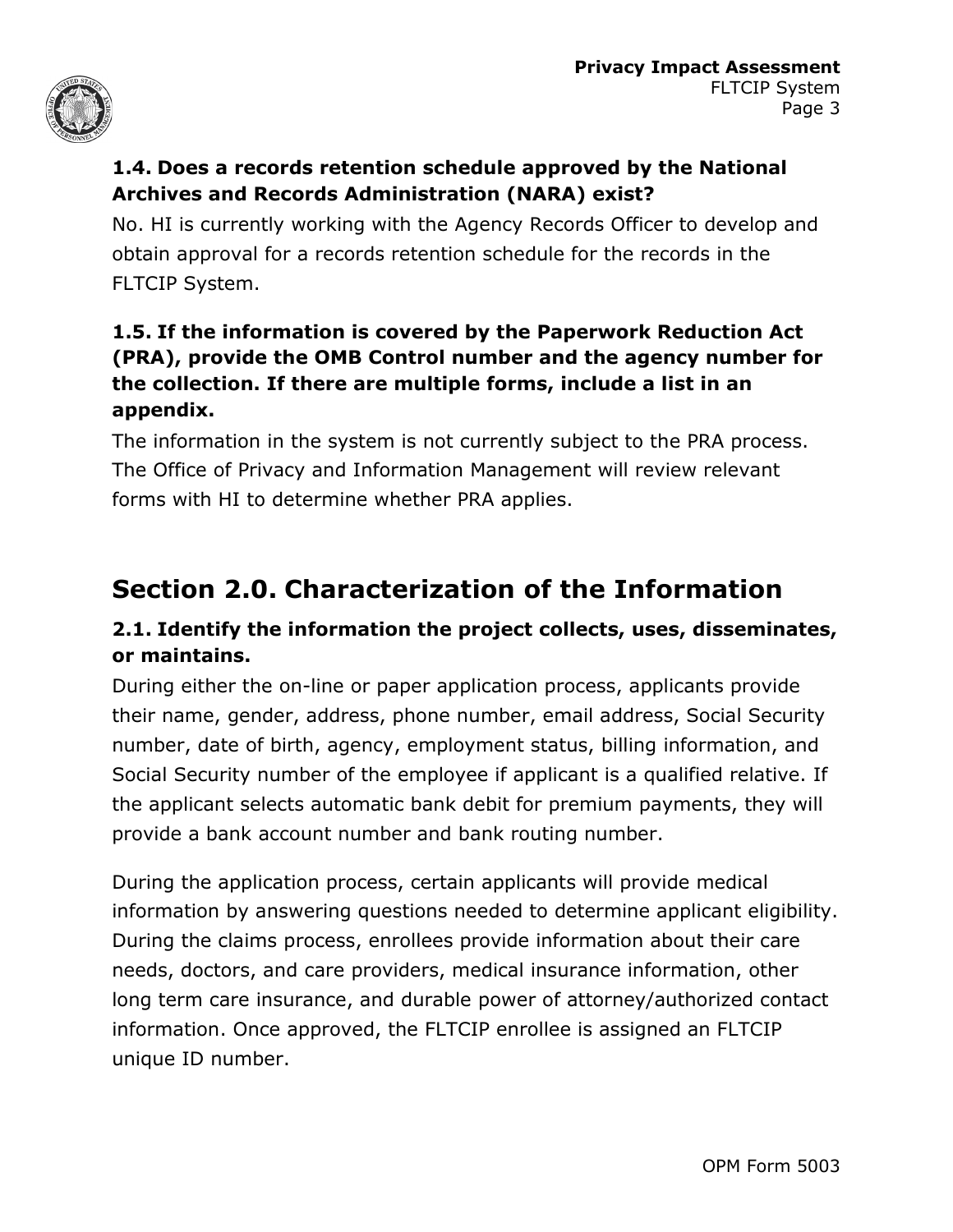

#### **2.2. What are the sources of the information and how is the information collected for the project?**

Eligible Federal and United States Postal Service (USPS) employees and annuitants, active and retired uniformed service members, and certain qualified relatives provide the information that is contained in the FLTCIP System via a paper or online application process or by providing the information over the telephone to an FLTCIP customer service representative who then enters the information into the system. Information from a paper application is entered into the FLTCIP System by the New Business team members.

Information in the system may also be obtained from an individual's health care providers if the appropriate authorization is obtained from the applicant. FLTCIP underwriting applications have a Medical Release section that an applicant must sign in order to have the application processed. The release authorizes the FLTCIP Contractor and its subcontractors to receive health information in order to provide contracted services, including underwriting, claims, and customer service.

Premium and employment status is received from payroll providers. The FLTCIP Contractor works with the Enterprise Human Resources Integration (EHRI) system to obtain information such as hire date, agency code and payroll office indicator which assists with eligibility research and verification.

#### **2.3. Does the project use information from commercial sources or publicly available data? If so, explain why and how this information is used.**

FLTCIP receives United States Postal Service (USPS) address updates from a vendor certified by the USPS, which verifies residential addresses of enrollees. Decedent information is obtained from the Social Security Death Master File (SSDMF).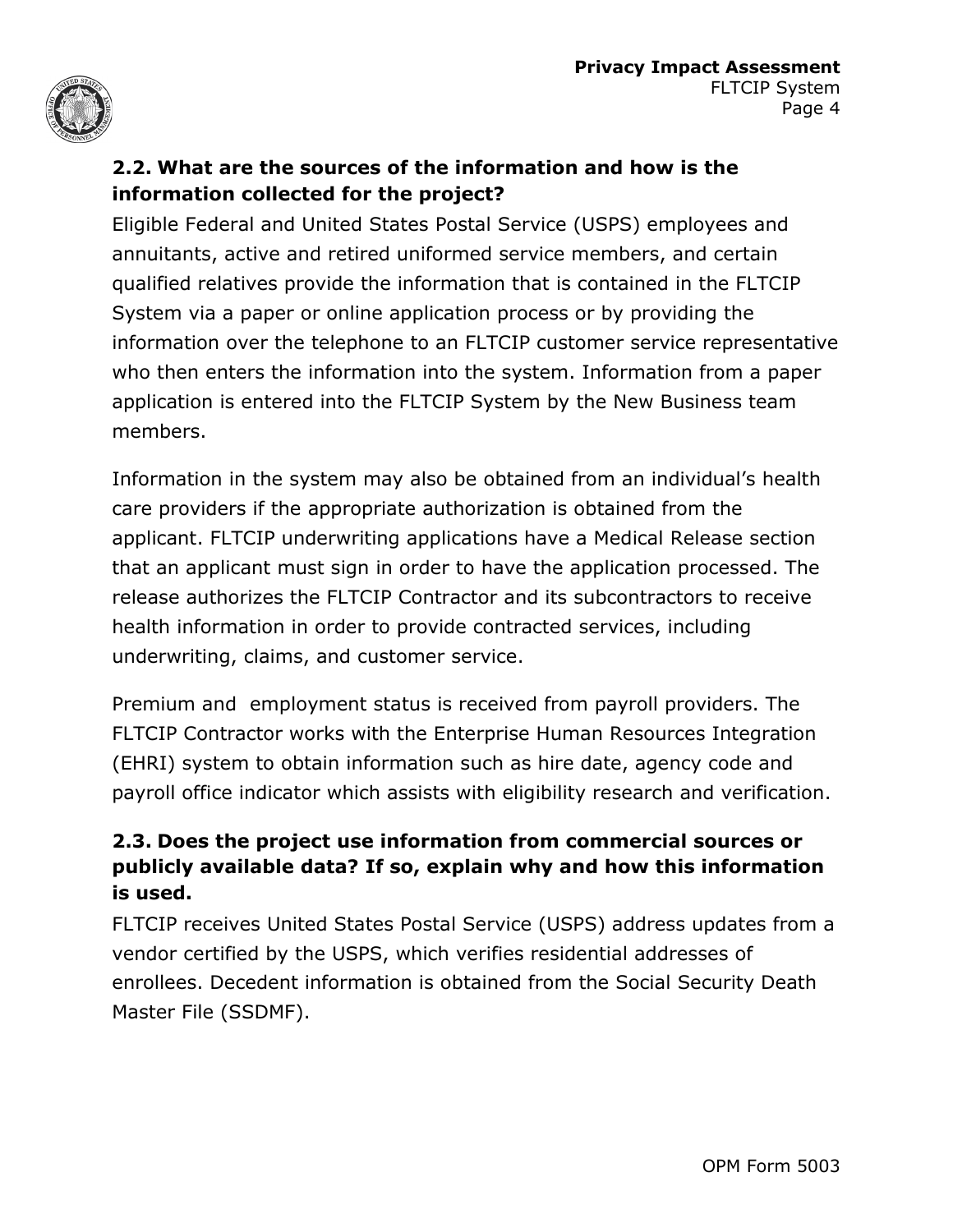

The Contractor verifies certain demographic information such as provider tax identification numbers and also verifies date of death to assist with eligibility and claims operations.

During the FLTCIP underwriting process, an applicant's medical records are retrieved by a subcontractor and provided to the Contractor to determine if the applicant medically qualifies to have coverage under the program. The applicant signs a medical release form during the application process.

During a FLTCIP new claim benefit eligibility request and ongoing recertification process throughout the life of the claim for an FLTCIP enrollee, an enrollee's medical records may be retrieved by a subcontractor and provided to the FLTCIP Contractor to determine eligibility. The enrollee signs a medical release form during the benefit eligibility process.

A separate subcontractor conducts benefit eligibility on-site assessments, which are provided to the Contractor to determine eligibility.

#### **2.4. Discuss how accuracy of the data is ensured.**

The majority of medical records are obtained through a subcontractor retrieval vendor who obtains records directly from the provider or the provider's designated record keeper. The Contractor provides the subcontractor with SSN, Name, and DOB along with the standard FLTCIP authorization to obtain medical records. Prior to a request being sent by the subcontractor to a provider, the subcontractor will verify by phone that the provider matches the provider information provided by the applicant and that the provider has records for the applicant/claimant as well as being a licensed legitimate provider that operates under HIPAA. The vendor requests medical records from the provider's office or record keeper using the identifying information along with the authorization to obtain medical records.

Providers may also require a specific authorization to release records. In these cases, the vendor would obtain the authorization from the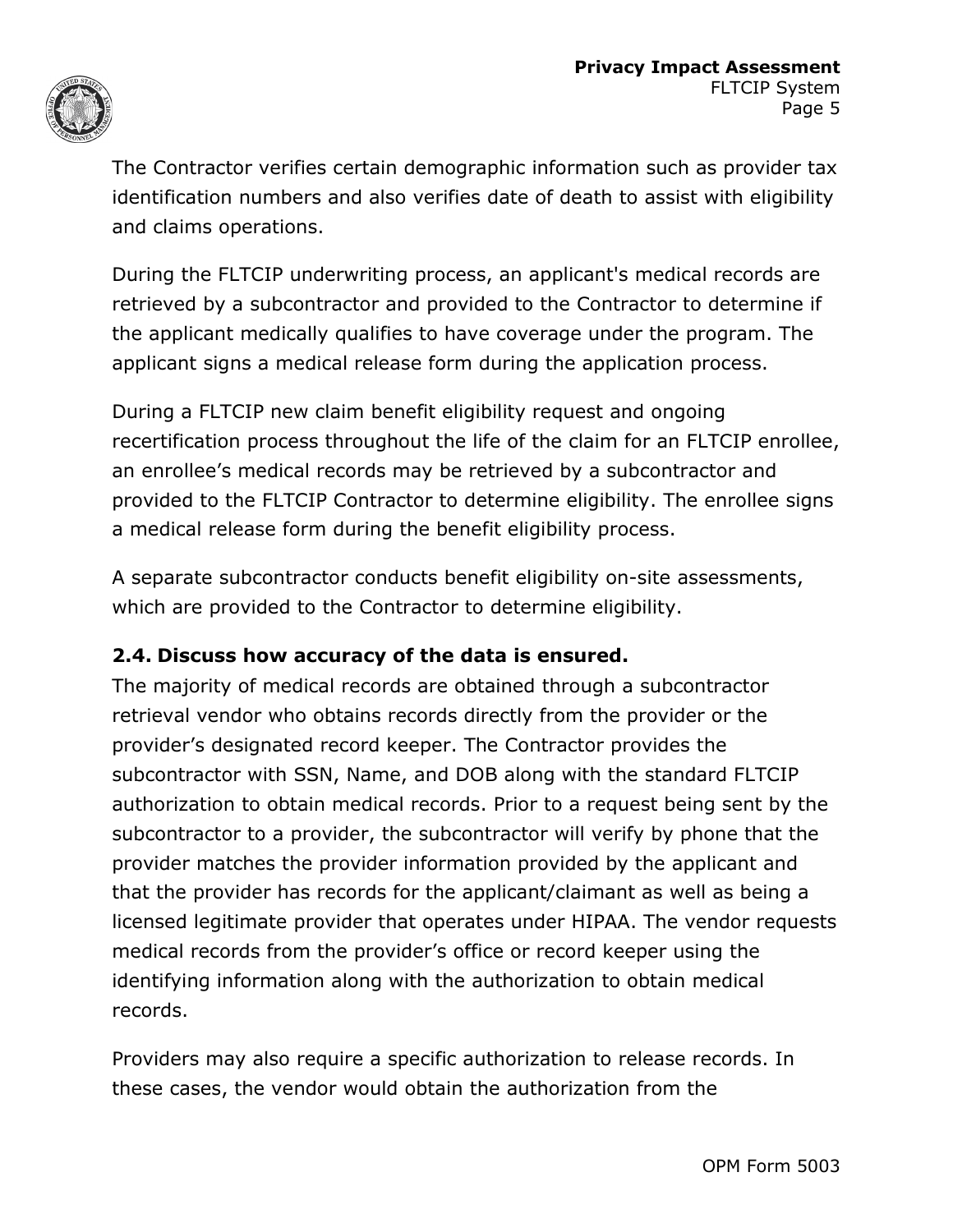

applicant/claimant directly on the provider's form. When the records are received by the vendor, they validate the SSN, Name, and DOB to ensure they match an outstanding request. In addition, medical records sent by the vendor or the applicant directly are validated by the Contractor's Underwriter/Care Coordinator by comparing key identifying information that is normally a combination of SSN, Name, and DOB.

The Contractor incorporates Quality Control (QC) checks throughout its business processes to ensure the accuracy of the information received. Applicants are provided an opportunity to review information and certify it is accurate prior to submission.

The Contractor validates each name and address against the United States Postal Service (USPS) database to make sure the Contractor has the latest name and address. The Contractor validates enrollee information including claim number to verify that the enrollee is an annuitant receiving payment. The Contractor uses the payroll providers to verify Social Security number, eligibility, and employment status.

The FLTCIP System has QC checks built in to automatically check accuracy of information or search for anomalies. For outgoing mail containing personally identifiable information, the Contractor conducts manual QC checks that include address verification.

#### **2.5. Privacy Impact Analysis: Related to Characterization of the Information**

**Privacy Risk:** There is a risk that information that is not necessary for a business purpose will be collected and maintained in the FLTCIP System.

**Mitigation**: This risk is mitigated because the system is designed to collect only the information that is necessary to accomplish enrollment and claims and premium views in the benefit information offered by OPM through the portal. In addition, effective procedures have been established to avoid the unnecessary collection of information about individuals.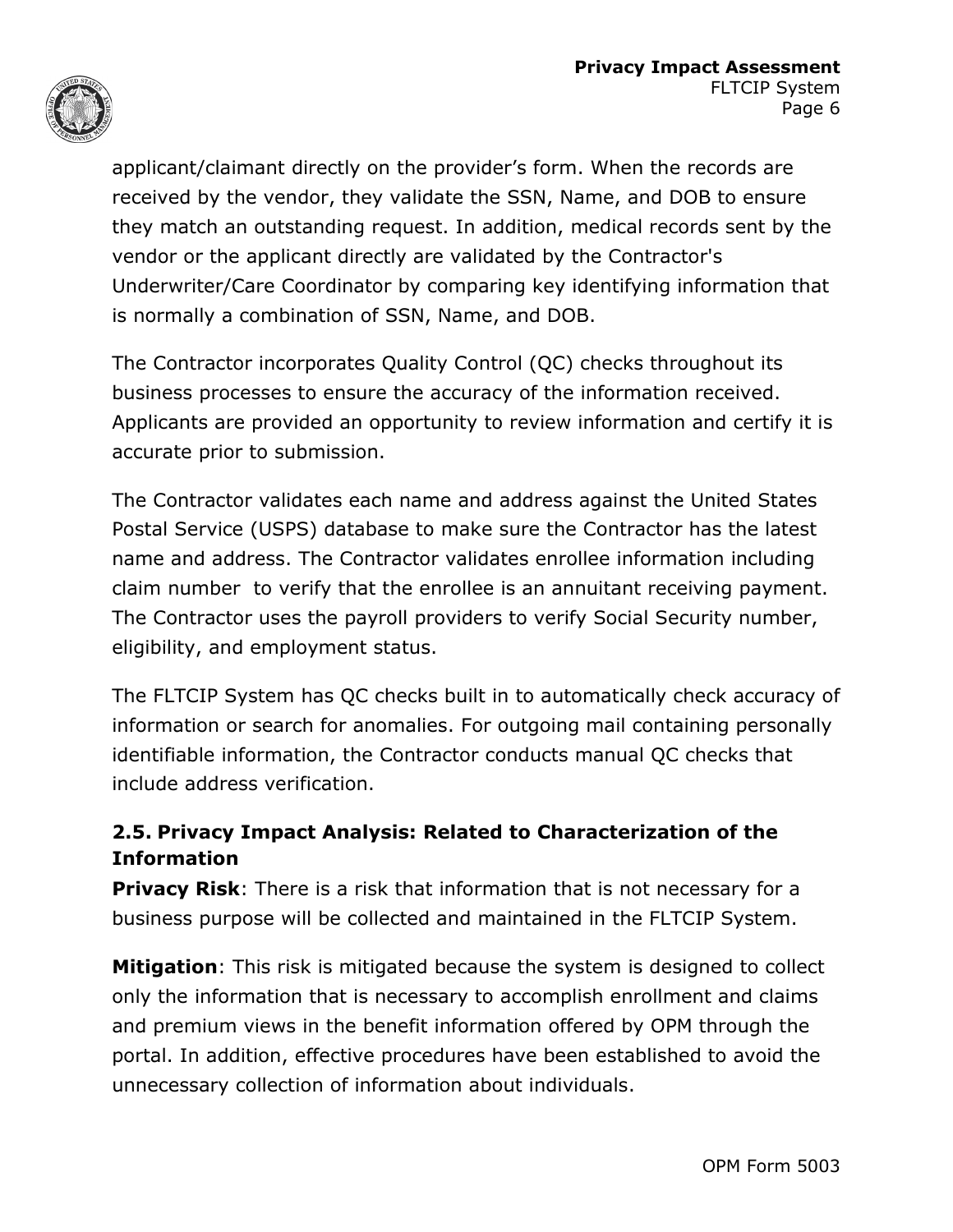

**Privacy Risk**: There is a risk that the information in the FLTCIP System may not be accurate, leading to erroneous decisions that could adversely affect an individual.

**Mitigation**: This risk is mitigated by the Quality Control procedures incorporated in the FLTCIP System, as discussed above in Section 2.4. In addition, enrollees in the program have opportunities to view and correct inaccurate information, as discussed below in Section 7.

### **Section 3.0. Uses of the Information**

#### **3.1. Describe how and why the project uses the information.**

All information that is gathered during the application and enrollment process in FLTCIP, or in the course of customer service interactions, is used for managing enrollment and claims administration.

Social Security numbers (SSN) are collected from enrollees. Enrollees who wish to have their premiums deducted from their government payroll or pension must provide an SSN in order to identify enrollees in agency payroll and retirement systems. Additionally, all enrollees who file and are approved for claims must provide an SSN for tax purposes. All enrollees also have an FLTCIP unique ID assigned which is used to identify the accounts in place of an SSN, such as on direct bills and explanation of benefits statements.

#### **3.2. Does the project use technology to conduct electronic searches, queries, or analyses in an electronic database to discover or locate a predictive pattern or an anomaly? If so, state how OPM plans to use such results.**

The Contractor uses several electronic searches, queries, and analyses, including scheduled control and ad hoc queries, analyses, batch modules that do reconciliations of enrollments and premiums, history search tools, marketing segmentation queries, system reports, and system data scans. The Contractor also uses aggregate information to improve the enrollee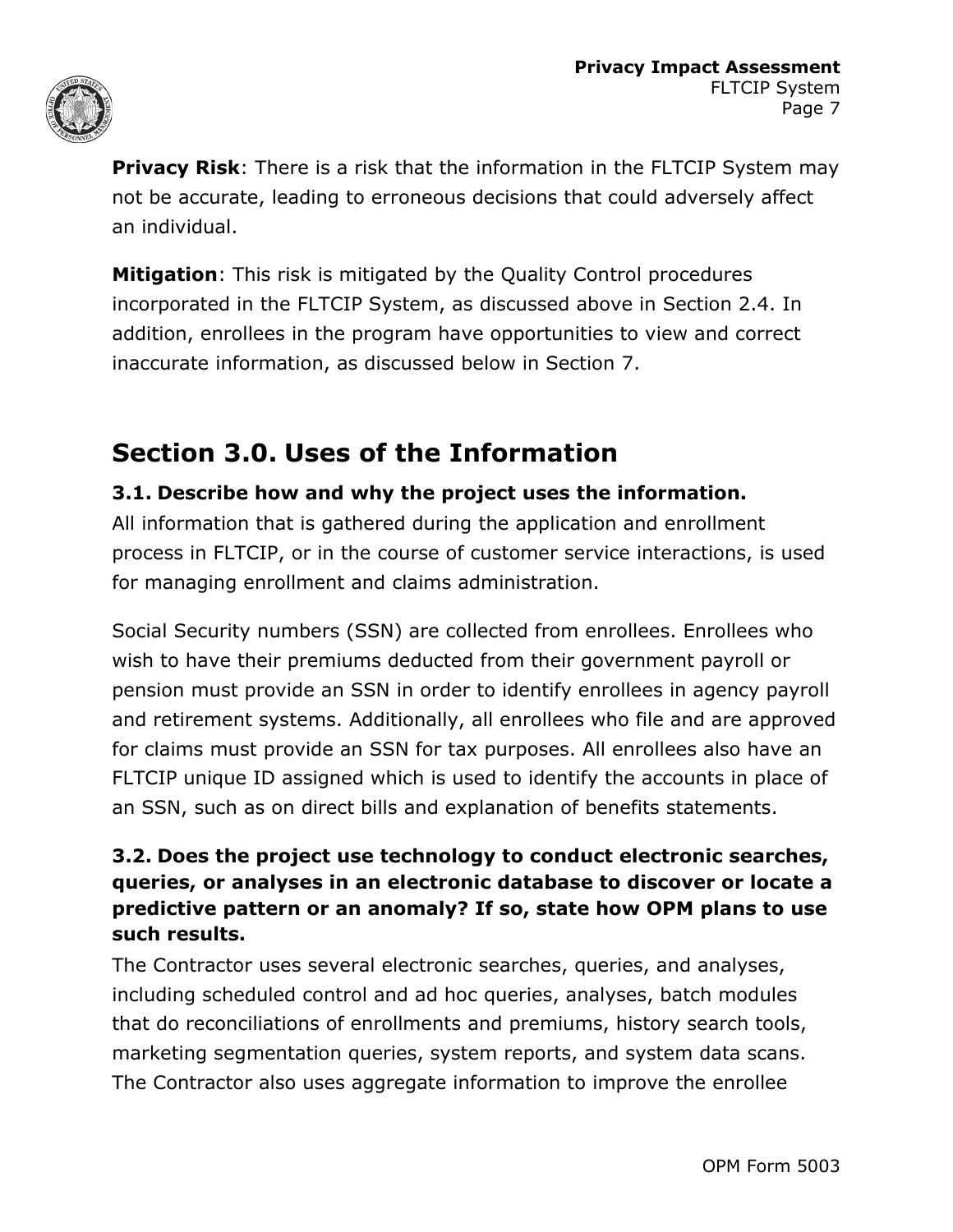

website experience. These are not used, however, to discover predictive patterns or anomalies.

#### **3.3. Are there other programs or offices with assigned roles and responsibilities within the system?**

Besides HI and the FLTCIP Contractor, there are no other OPM programs or offices with assigned roles and responsibilities within the FLTCIP System.

The FLTCIP Contractor provides summary reports to OPM program management in HI on a regular basis and upon request. They also provide demographic data to the OPM Office of the Actuaries within HI. OPM actuaries receive a quarterly report from the FLTCIP Contractor with general demographic information about current claims, such as a breakdown of claims by age and gender.

#### **3.4. Privacy Impact Analysis: Related to the Uses of Information**

**Privacy Risk**: There is a risk that the information in the FLTCIP System will be accessed by an authorized user for an unauthorized purpose and used in a manner that is inconsistent with the purpose for which it is being collected and maintained in the FLTCIP System. For example, authorized FLTCIP Contractor employees could utilize their access for unapproved or inappropriate purposes, such as performing searches on themselves, friends, relatives, or neighbors.

**Mitigation**: This risk is mitigated through the use of Role Based Access Controls (RBAC) by the FLTCIP Contractor, comprised of employee provisioning, permissions management, and access controls. Access to the FLTCIP System by Contractor employees is limited to only the information needed to perform their assigned duties. In addition, FLTCIP Contractor employees are trained about appropriate uses of the data.

**Privacy Risk**: There is a risk that the PII in the FLTCIP System will be inappropriately exposed in the system, leading to unauthorized use.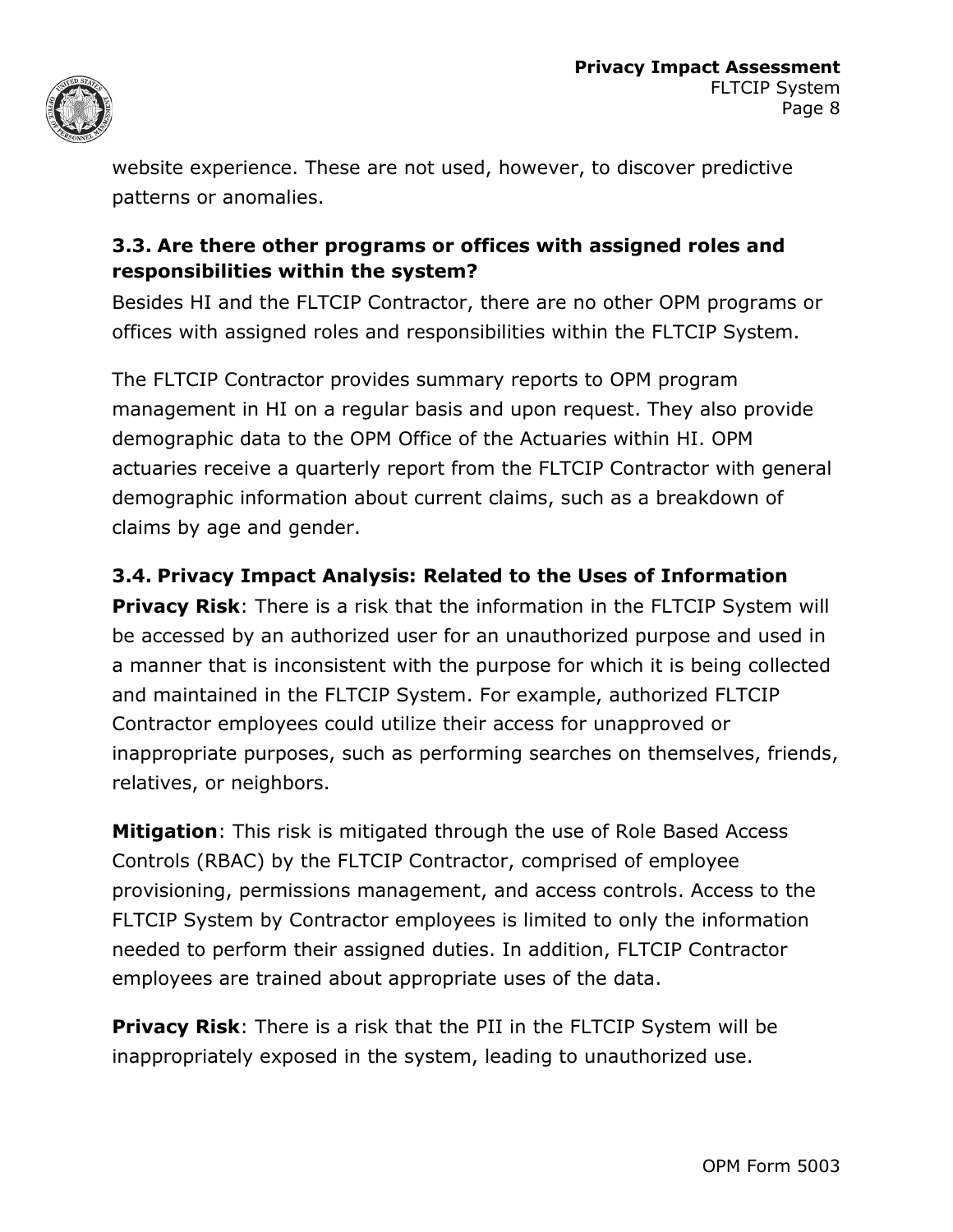

**Mitigation**: The FLTCIP Contractor has undergone a review of its systems by OPM to ensure the confidentiality, integrity, and availability within the system. The FLTCIP Contractor conducts quarterly reviews of employee access to ensure all employee access to the FLTCIP System is in alignment with NIST controls.

### **Section 4.0. Notice**

#### **4.1. How does the project provide individuals notice prior to the collection of information? If notice is not provided, explain why not.**

Notice is provided to individuals prior to the collection of information. FLTCIP provides statements about the collection of information via a Privacy Notice, and a HIPAA Privacy Notice found on the FLTCIP website. In addition, notices about the collection and use of information prior to application and enrollment in FLTCIP are provided on the FLTCIP website; through this PIA; and, more generally, via the SORN identified in Section 1.2.

#### **4.2. What opportunities are available for individuals to consent to uses, decline to provide information, or opt out of the project?**

The FLTCIP registration process is voluntary. Individuals can refuse to provide requested information by electing not to enroll in the program. However, individuals are informed that if they do not provide the requested information, their application for coverage or request for benefits cannot be processed.

During the FLTCIP registration process, individuals are provided with the opportunity to opt out of receiving marketing material and the Contractor stores this indicator so individuals will not be sent marketing material.

#### **4.3. Privacy Impact Analysis: Related to Notice**

**Privacy Risk:** There is risk that individuals will not receive appropriate notice concerning what information will be collected about them and how that information will be used.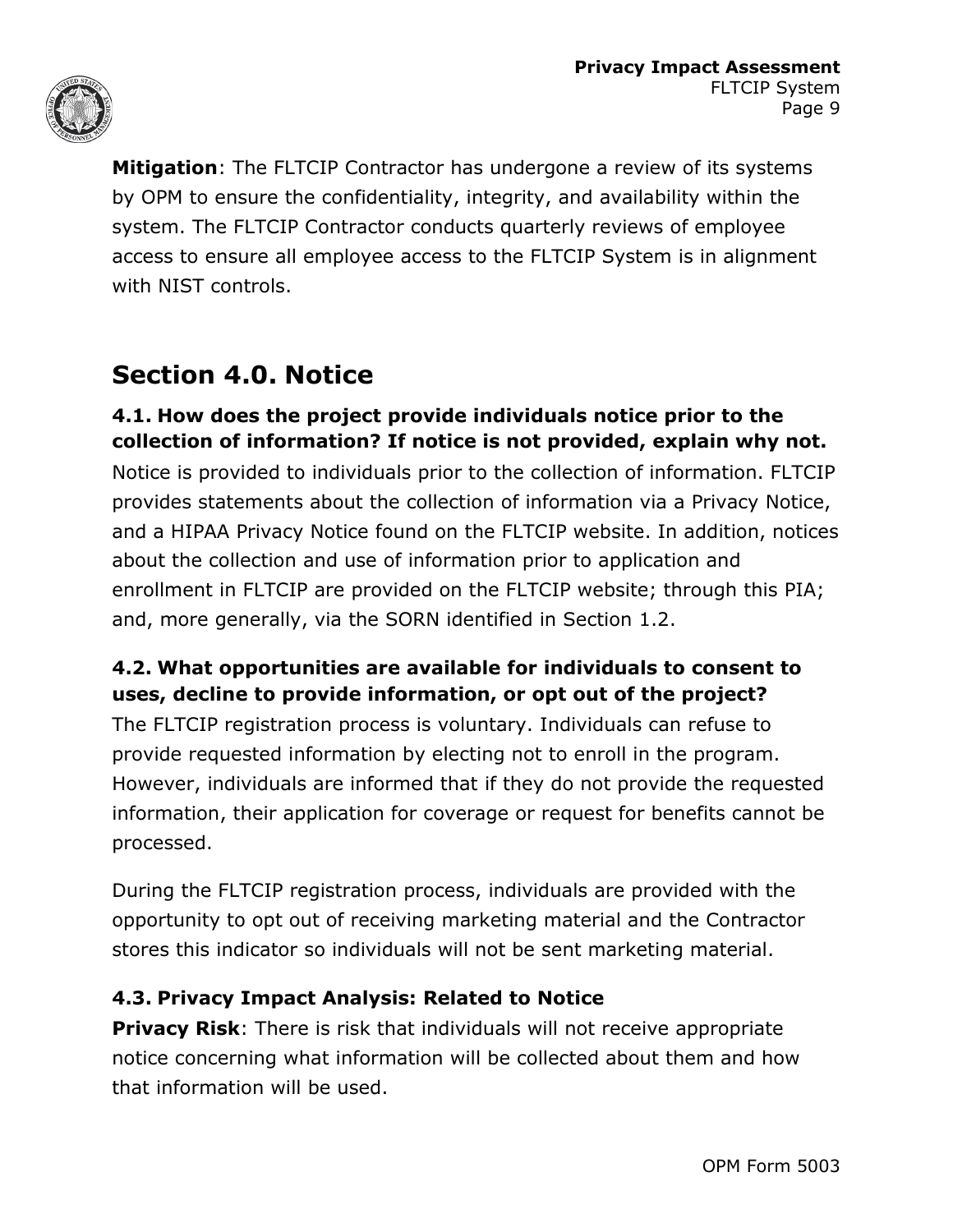

**Mitigation**: This risk is mitigated by the Privacy Notices found on the FLTCIP website. In addition, notices prior to application/enrollment in FLTCIP are provided on the FLTCIP website; through publication of this PIA; and the SORN referenced in Section 1.2. Additionally, individuals are notified by their agencies, which are responsible for counseling employees regarding their rights and benefits. This risk should be further mitigated by the inclusion of an appropriate Privacy Act statement at the point of information collection and HI will work with the Contractor to put that in place.

### **Section 5.0. Data Retention by the Project**

#### **5.1. Explain how long and for what reason the information is retained.**

HI is working to develop and obtain approval for a records retention schedule with NARA for the records contained in this system. This schedule will incorporate the records retention requirements of the contract between OPM and the FLTCIP Contractor. Until this record schedule is finalized, records will be treated as permanent. Once the schedule is established, the methods for disposing of records that are no longer eligible for retention will be established.

Individual application and enrollment information will be retained in the FLTCIP System for as long as the enrollee is eligible for coverage in order to collect and administer premiums, process claims, and adjust coverage as needed upon request from the enrollee or upon automatic adjustments to accommodate inflation.

Pursuant to the contract between OPM and the FLTCIP Contractor, the Contractor is required to retain and make available all records throughout the life of the contract and to continue to retain all records that support the annual statement of operations for a period of 5 years after the end of the year to which the records relate. Individual enrollee claims records will be maintained for 10 years after the end of the year to which the claim records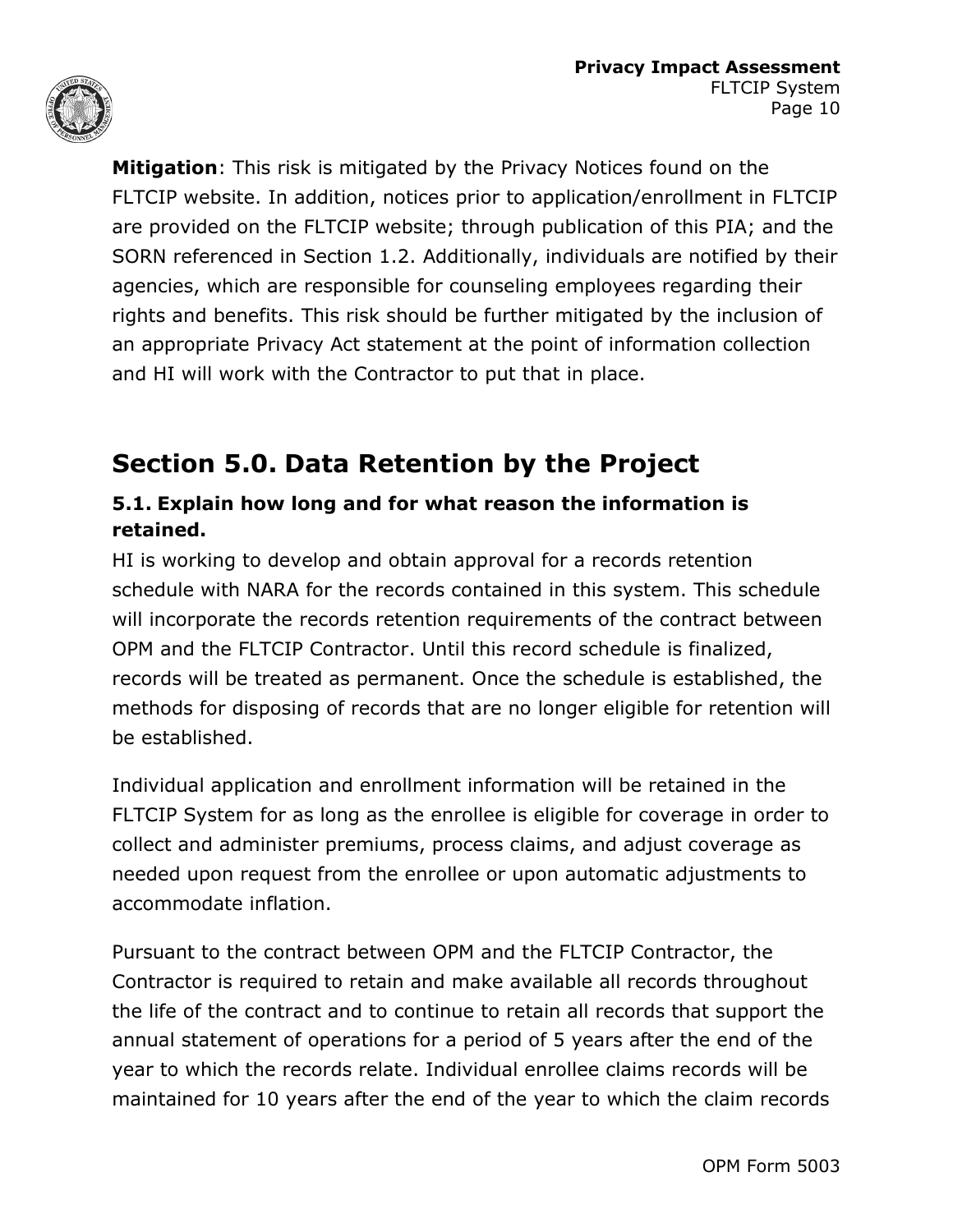

relate. The threshold described above does not apply to records related to open audits being conducted by OPM's Office of the Inspector General, provided the Contractor was notified of the audit within the records retention timeframes. Specific records identified in the scope of these open audits are maintained until the audits are resolved by OPM.

#### **5.2. Privacy Impact Analysis: Related to Retention**

**Privacy Risk**: There is a risk that the information in the system will be retained for longer than is necessary to meet the business needs and Federal requirements for which it was originally collected, or that it will not be retained for a sufficient period of time to meet the requirements of the Federal Records Act.

**Mitigation**: This risk is not currently mitigated but HI is working with the Agency Records Officer to establish a NARA-approved records schedule. Until a records schedule has been established, the Contractor will not delete any of the records in the system. Once the schedule is in place, HI will work with the contractor to implement the schedule.

### **Section 6.0. Information Sharing**

#### **6.1. Is information shared outside of OPM as part of the normal agency operations? If so, identify the organization(s) and how the information is accessed and how it is to be used.**

The FLTCIP Contractor shares individual enrollee data with various subcontractors where necessary to fulfill the underlying FLTCIP contract requirements. As an example, the FLTCIP Contractor shares information with a subcontractor that conducts on-site assessments for new and existing claims to determine eligibility. The agreements with subcontractors limit the use of the information and require compliance with Federal law and policy to safeguard enrollee information. In addition, the Contractor uses commercial print vendors for enrollee mailings to provide bulk mailing capacity; uses an external vendor to perform address scrubs (i.e., obtaining an address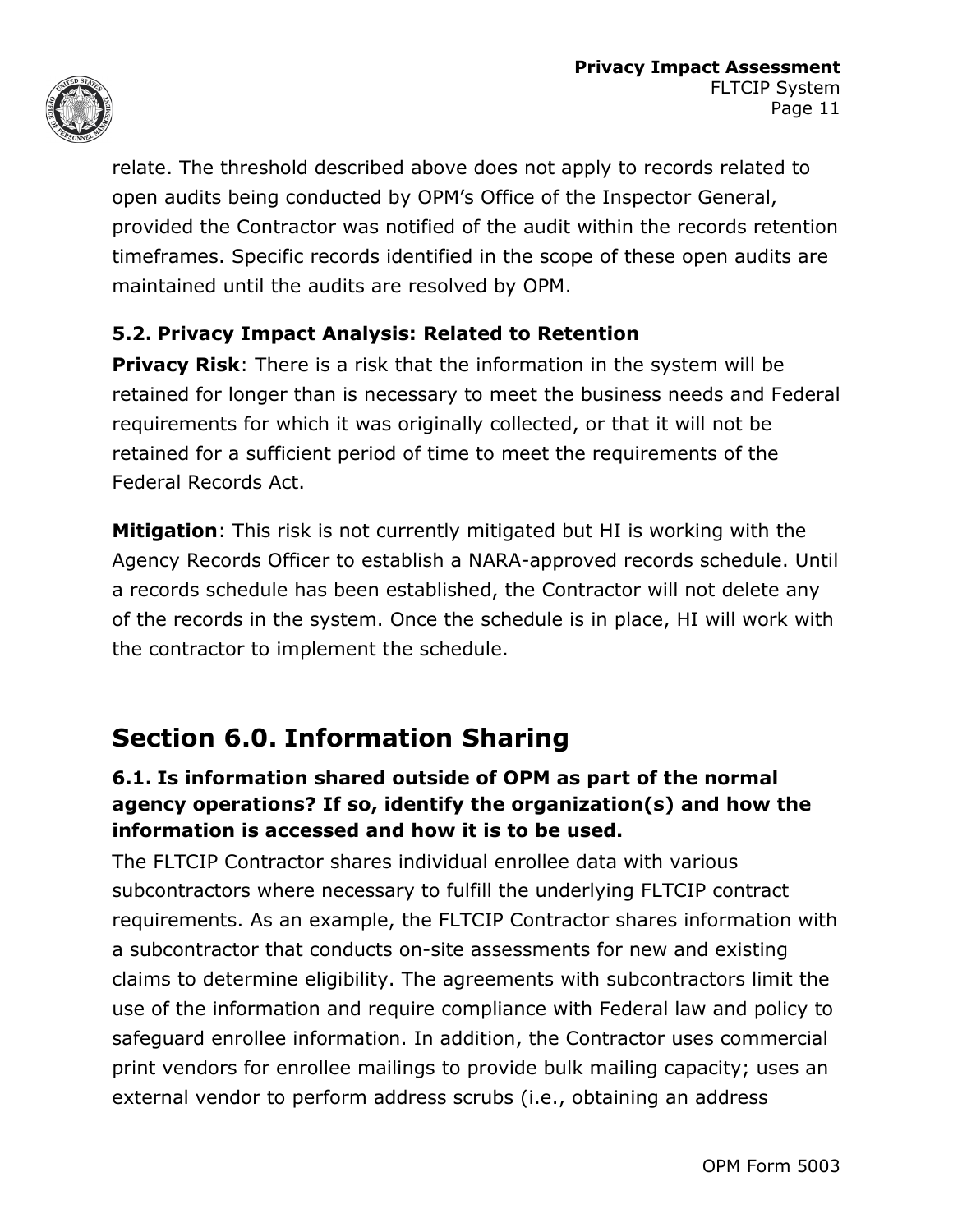

preferred by the U.S Postal Service); and uses subcontractors to obtain medical records used by the Contractor for underwriting and to conduct benefit eligibility on-site assessments (as described in Section 2.3).

FLTCIP premium information is stored in the FLTCIP System however FLTCIP premium functions are administered as part of the BENEFEDS contract and covered under the respective BENEFEDS Privacy Impact Assessment.

#### **6.2. Describe how the external sharing noted in 6.1 is compatible with the SORN noted in 1.2.**

Consistent with the purpose articulated in the OPM Central-1 SORN, the Contractor discloses the records in this system in order to obtain information and verification on which to base eligibility for application, complete enrollment, determine benefit eligibility, and perform claims administration and premium deduction. The disclosure is made in accordance with an appropriate routine use in the applicable SORN, including routine use (k).

#### **6.3. Does the project place limitations on re-dissemination?**

Yes. Use and disclosure of FLTCIP information is subject to the terms in signed contracts which limit re-dissemination for a purpose other than meeting the requirements of the contract. For example, the Contractor and subcontractors are specifically not permitted to use or collect enrollee data for marketing purposes.

#### **6.4. Describe how the project maintains a record of any disclosures outside of OPM.**

The project tracks all disclosures of PII and PHI through the Contractor's compliance department. The tracking mechanism includes the following information: enrollee's name; enrollee's FLTCIP unique ID; date request received; date information was sent; name of individual/entity to whom the information was disclosed; if disclosed to a third party, the authority allowing the disclosure; and the address to which the information was sent or securely emailed. A copy of the information disclosed is saved to the enrollee's file for reference.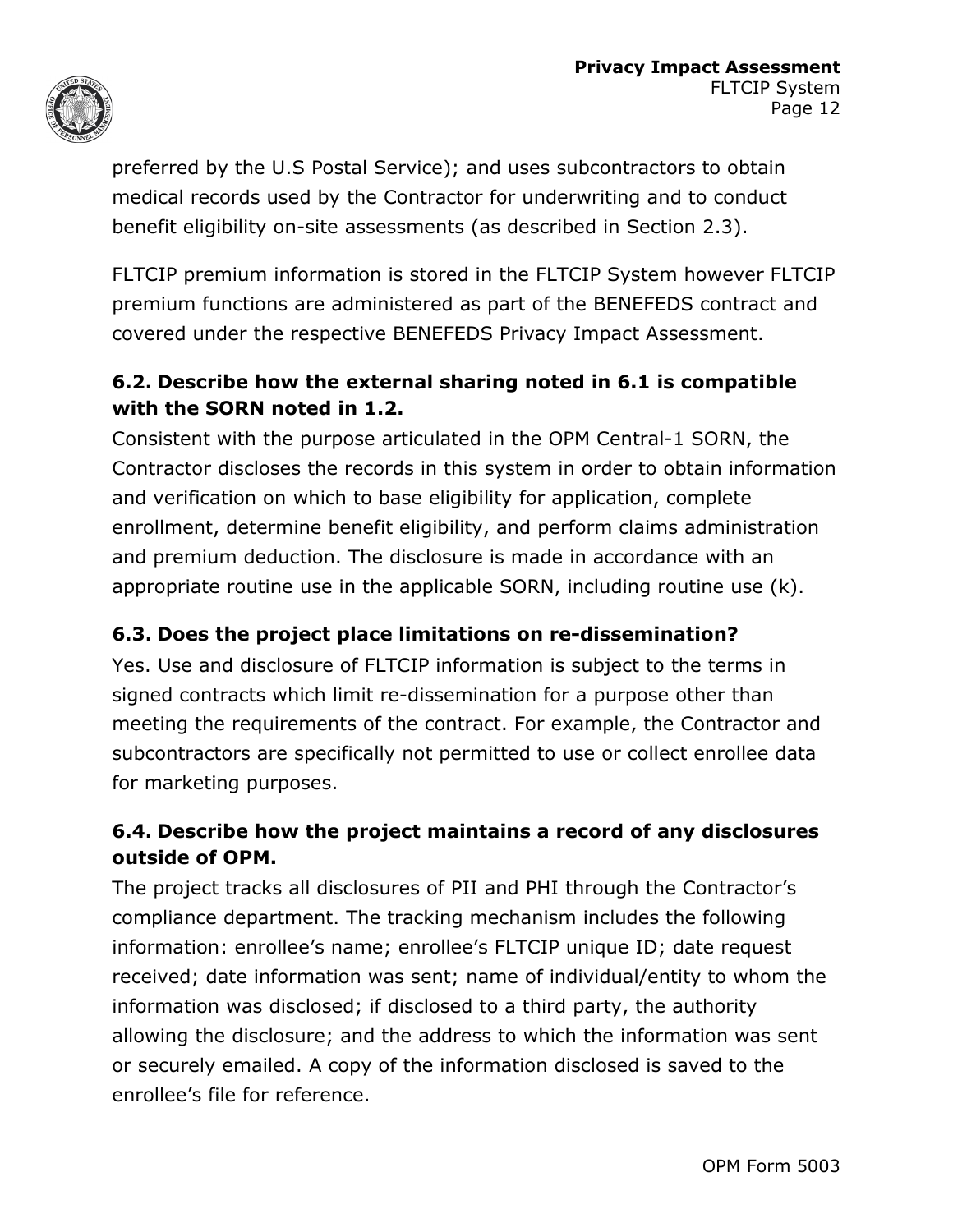

#### **6.5. Privacy Impact Analysis: Related to Information Sharing**

**Privacy Risk:** There is a risk that information from the FLTCIP System may be inappropriately disclosed outside of the Contractor's facility.

**Mitigation**: This risk is mitigated by the fact that information maintained in the FLTCIP System is only shared in a manner consistent with the routine uses prescribed in the SORN identified in Section 1.2, and consistent with OPM's contract requirements or required by law. This risk is further mitigated through role-based access controls used by the FLTCIP Contractor to limit access of information to approved staff and training provided to Contractor staff.

**Privacy Risk**: There is a risk that information, once shared appropriately, will be further shared or used in a manner that is inconsistent with the original purpose for which it was collected.

**Mitigation**: This risk is mitigated through the use of written contracts and agreements that define the purposes for which the information is shared, prohibits additional uses, and defines limits for any further sharing with third parties or legal entities.

**Privacy Risk**: There is a risk that information will be lost or misused in transit or by the receiving entities with which the FLTCIP System shares information.

**Mitigation**: This risk is mitigated by transmitting information via secure connections pursuant to NIST standards. In addition, the FLTCIP Contractor has activated security safeguards to monitor the movement of PHI and PII within the company network as well as movement outside of the company network.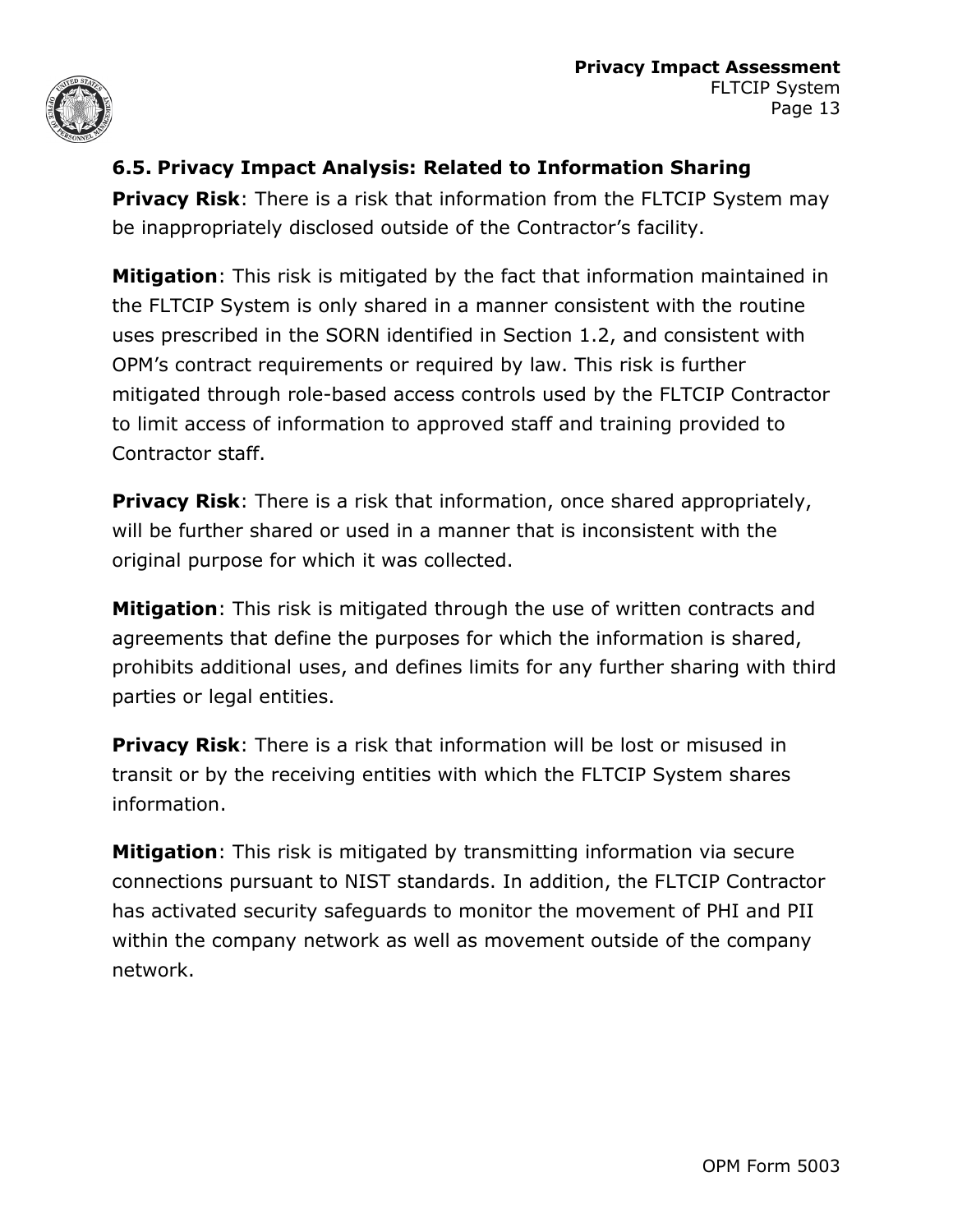

### **Section 7.0. Redress**

#### **7.1. What are the procedures that allow individuals to access their information?**

Individuals may access their own records on the FLTCIP website by following a two-step identification and authorization process using a personal or system user identifier and a password or other personal information. More generally, individuals may request access to their Privacy Act covered information by following the procedures set out in the OPM CENTRAL-1 SORN. Individuals must furnish certain information for their records to be located and identified, including name, date of birth, and Social Security number or FLTCIP unique ID. In addition, individuals requesting access must also follow OPM's Privacy Act regulations on verification of identity and access to records (5 CFR part 297).

#### **7.2. What procedures are in place to allow the subject individual to correct inaccurate or erroneous information?**

FLTCIP applicants are provided an opportunity to review information and certify it is accurate prior to submission and receive a full copy of their application for coverage. Enrollees can review and correct their information throughout the year. Since medical records are received from health care providers, the applicant or enrollee must contact the respective provider to access and correct medical information.

In addition, individuals wishing to request amendment of their records covered by the Privacy Act may follow the procedures set out in the OPM CENTRAL-1 SORN. Individuals must furnish certain information for their records to be located and identified, including name, date of birth, and Social Security number. In addition, individuals requesting access must also follow OPM's Privacy Act regulations on verification of identity and access to records (5 CFR part 297).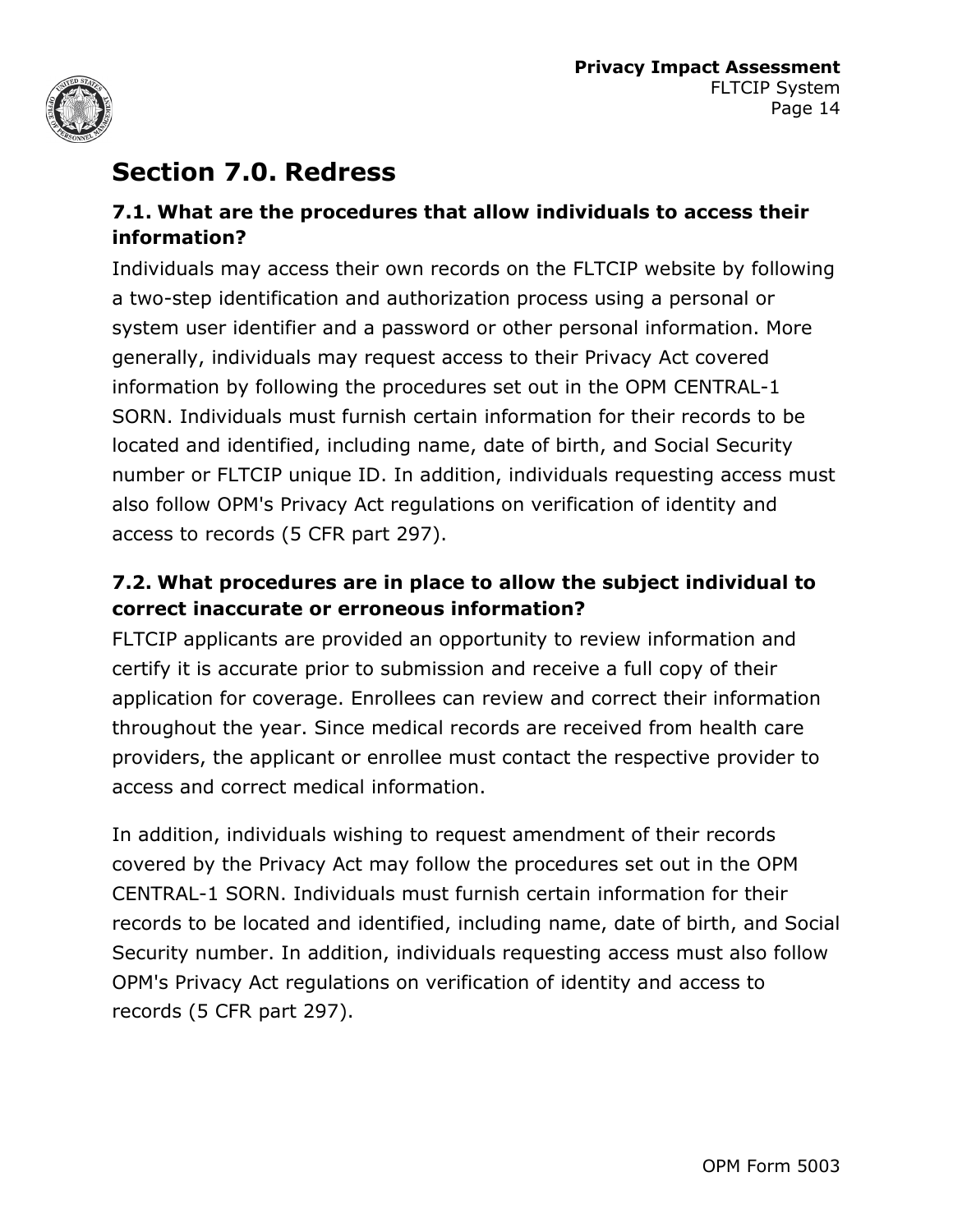

#### **7.3. How does the project notify individuals about the procedures for correcting their information?**

The FLTCIP website contains a Privacy Notice that describes how individuals can access and correct information in the system. Additionally, individuals are notified by their agencies, which are responsible for counseling employees regarding their rights and benefits, and through publication of this PIA and the OPM CENTRAL-1 SORN.

#### **7.4. Privacy Impact Analysis: Related to Redress**

**Privacy Risk:** There is a risk that individuals may not be able to access information about themselves that is contained in the FLTCIP System or be afforded adequate opportunity to correct that information.

**Mitigation**: This risk is mitigated as FLTCIP applicants are provided an opportunity to review information and certify it is accurate prior to submission and receive a full copy of their application for coverage. Enrollees can review and correct their information throughout the year by accessing the system. The Contractor offers several options for accessing and correcting account information, including access to customer service representatives by telephone, or by mail. Specific telephone numbers and email and postal addresses are listed on the FLTCIP website.

### **Section 8.0. Auditing and Accountability**

#### **8.1. How does the project ensure that the information is used in accordance with stated practices in the PIA?**

The FLTCIP Contractor performs quarterly self-assessments of compliance with the NIST security control framework. Triennially, the Contractor has a third-party security firm conduct a FISMA (Federal Information Security Modernization Act) Assessment and prepare all forms needed for the OPM Authority to Operate (ATO).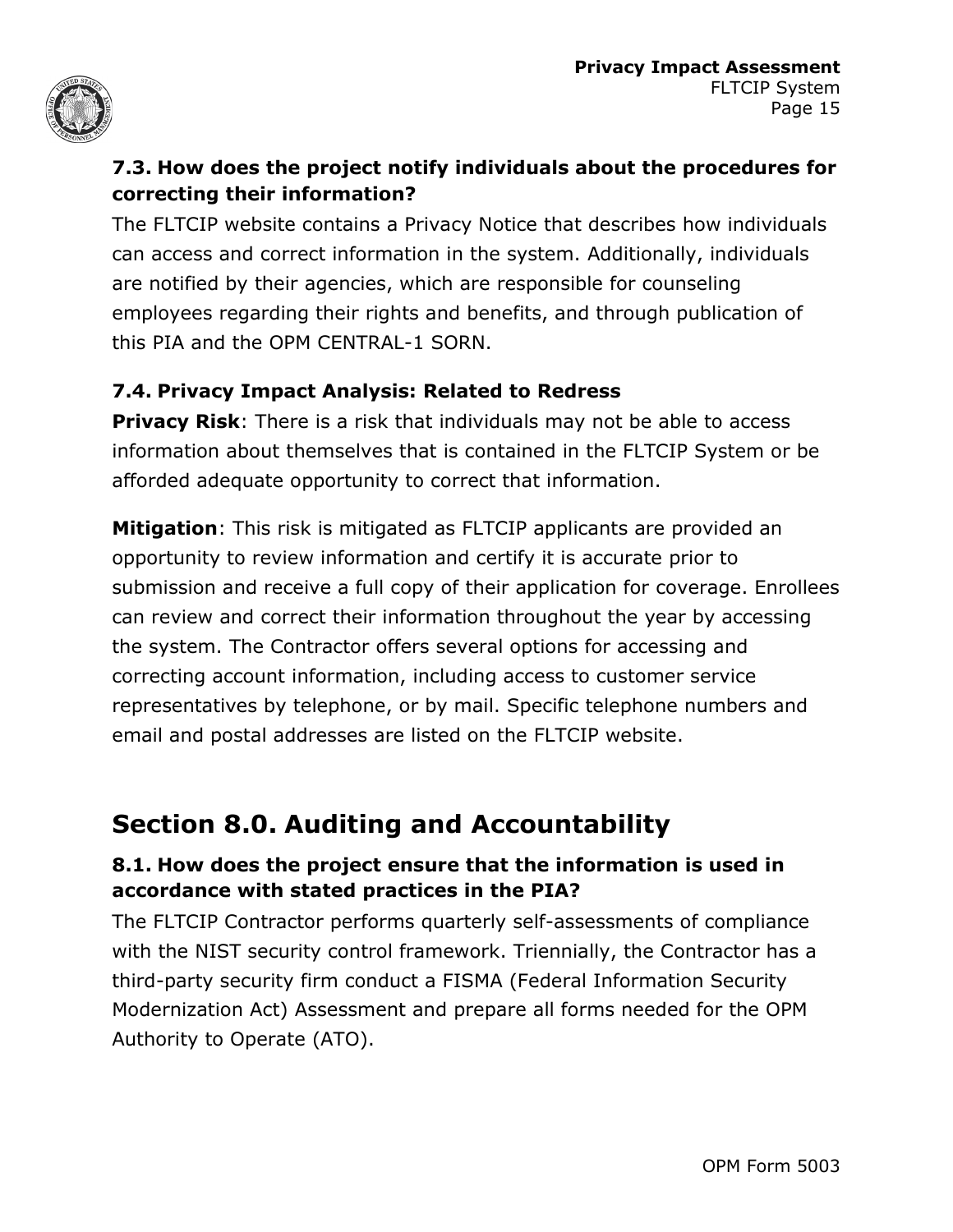

A formal development process exists for the systems that support FLTCIP. The FLTCIP System is constantly reviewed for risk and during any changes, the Contractor's change control board considers risks to the system and to individual's data.

#### **8.2. Describe what privacy training is provided to users either generally or specifically relevant to the project.**

Annual training is provided to all existing FLTCIP Contractor employees as a condition of employment. All Contractor employees receive annual Security and Privacy Awareness Training. This training addresses the requirements of the Privacy Act and HIPAA Privacy and Security Rules, allowable uses and disclosures of information, and reasonable safeguards. Security training examines appropriate administrative, physical, and technical safeguards. The Contractor's human resources department coordinates the on-line training and maintains documentation of completion for each employee. This training is also administered at time of hire.

#### **8.3. What procedures are in place to determine which users may access the information and how does the project determine who has access?**

The FLTCIP Contractor has separate business units handling system management, programming, and quality assurance. Users with access to the Contractor's transactional systems all have unique IDs. The Contractor ensures separation of duties of individuals as necessary to prevent collusion for malicious purposes, documents the separation of duties, and implements this separation through assigned system access authorization and controls for this separation via automated control programs. The Contractor requires documentable evidence of its separation of duties, and information systemspecific permissions separate how users have access to the system.

The Contractor requires its management to review access authorization to applications and systems. These access requests must be documented and approved, and access is reviewed on a regular basis for appropriateness. Additionally, the Contractor's administration accounts are closely monitored.